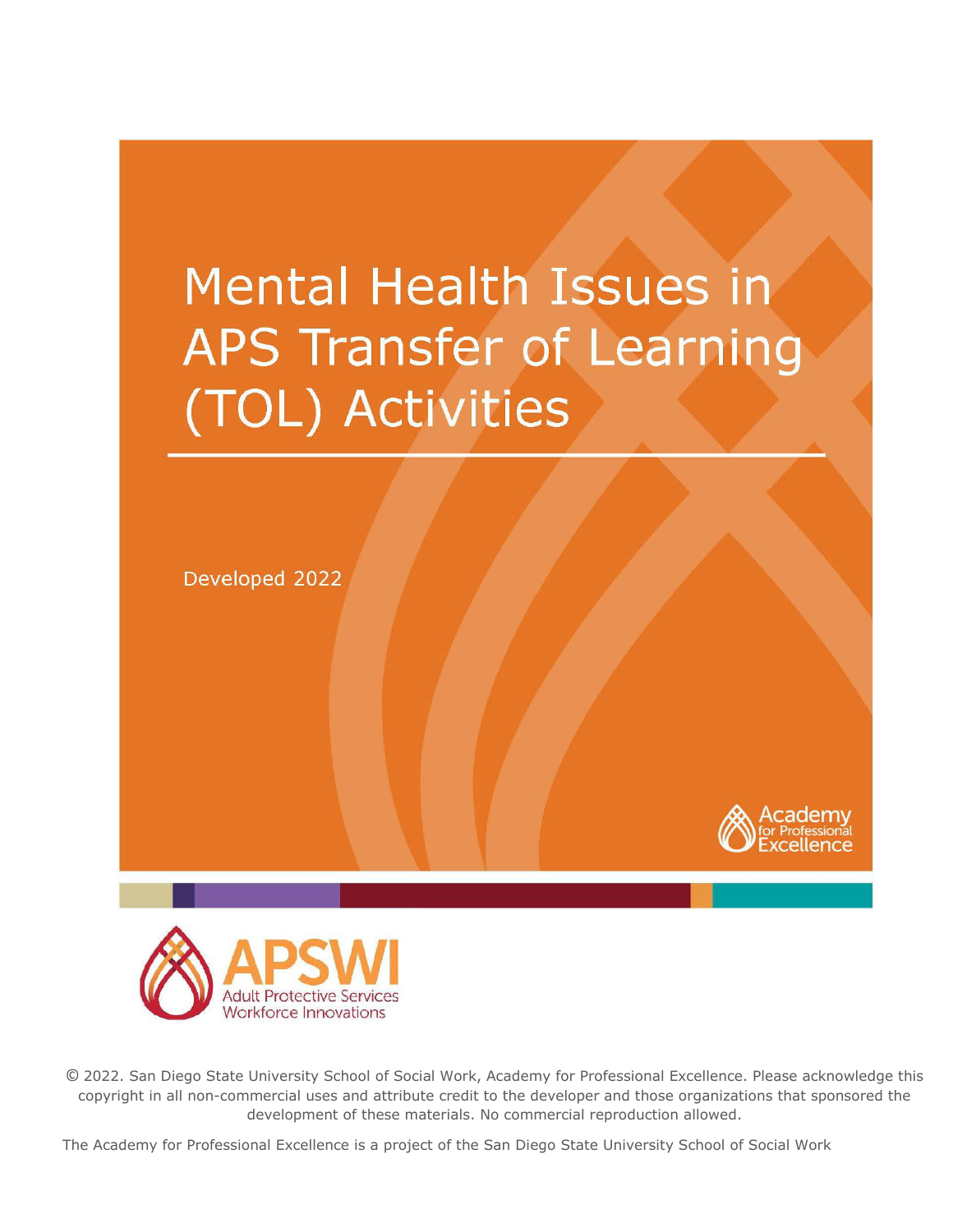## **Mental Health Issues in APS Practice Transfer of Learning**

#### **How to Use:**

This Transfer of Learning (TOL) Packet is designed as a companion to NAPSA Core Competency Module 6: Mental Health Issues in APS, both eLearning and ILT modalities.

This TOL packet can be used in a variety of settings to include:

- Instructor-Led Training (virtual or in-person) with support from a facilitator
- During supervision when coaching staff around the skills of identifying mental health issues with people APS interacts with and appropriate interventions and referrals
- Unit Meeting as a group activity with guidance from a Supervisor or Lead Staff
- Individually with follow-up from a supervisor or trusted peer

There are **four** activities available, independent of each other that continue the conversation around:

- Appropriate resources and referrals
- Support around suicidality and depression with clients
- Mental Health Disorders:
	- o Anxiety Disorders, Mood Disorders, Personality Disorders, Psychotic Disorders and Trauma and Stress-Related Disorders
- APS staff challenges when working with people experiencing mental illness

#### **Content Warning:**

APS professionals may have lived experience with a spectrum of mental illness. Completing any of the activities may bring personal and professional challenges for the learner. **Content Warning** text will be displayed on any scenario involving suicide. Learners, Facilitator and Supervisors are all encouraged to utilize self-care while completing activities.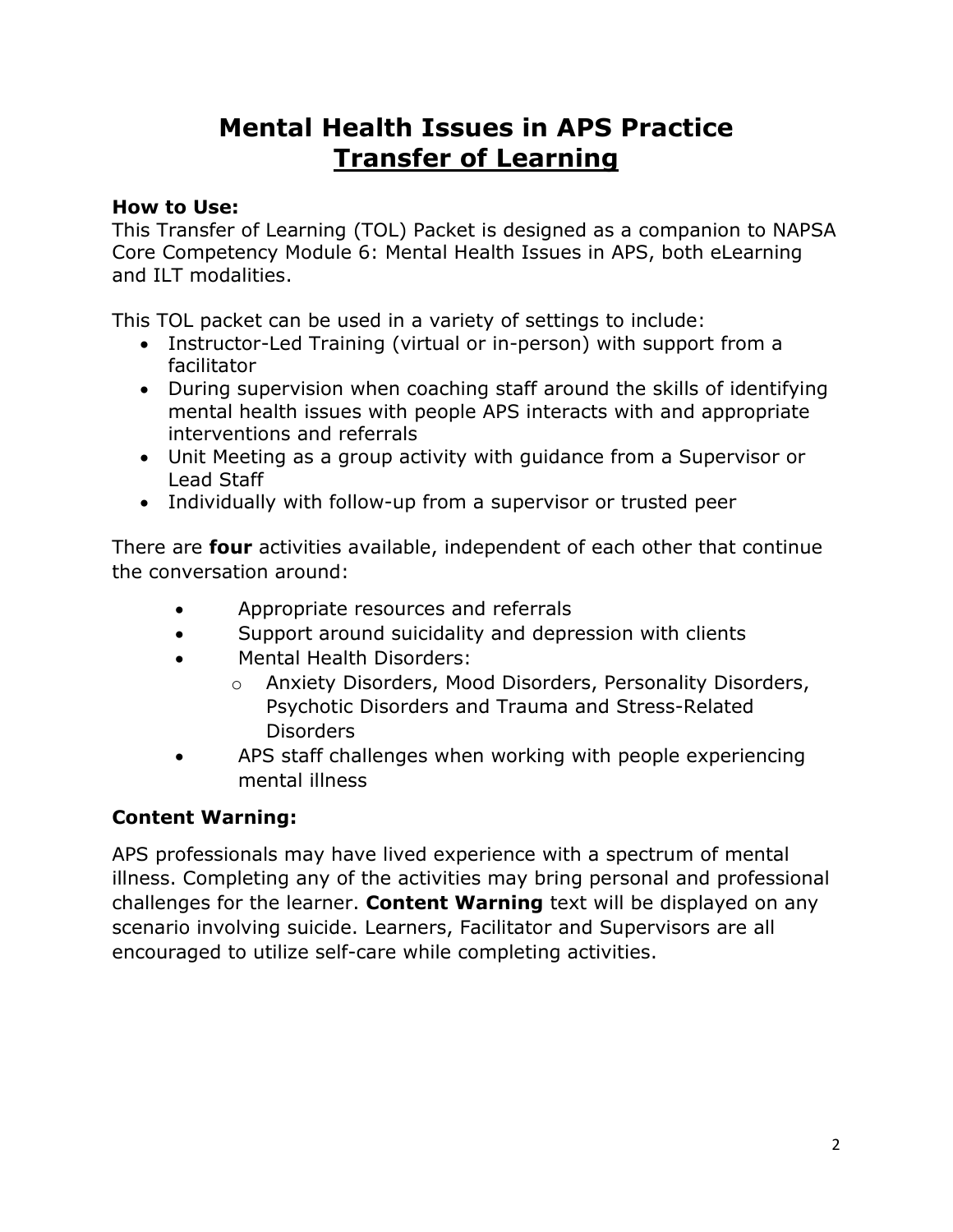## **Activity #1: Identifying Resources**

#### **Purpose:**

Mental Health resources are continuously changing and programs come and go based on eligibility and funding. APS is often having to think outside the box when it comes to resources they provide. This activity allows learners to review in-depth resources that are local or on-line in order to provide more informative and personalized referrals.

#### **Instructions:**

- *1.* Choose 1-3 resources you are likely to provide people you work with and complete the following prompts and questions. *Choose between resources you've used before, resources you've heard about from colleagues or that you have previous experience with and resources you are unfamiliar with.* 
	- Suggested resources to choose from:
		- o Substance Use Support Center,
		- o Local Mental Health Counseling,
		- o Veteran's Affairs (VA),
		- o National Association for Alcoholism and Drug Abuse Counselors (NAADAC),
		- o National Association Social Workers (NASW),
		- o National Alliance on Mental Illness (NAMI),
		- o Substance Abuse and Mental Health Services Administration (SAMHSA),
		- o Crisis Intervention Team (CIT)
- 2. Thoroughly review the resources website, brochure, or when possible, call and speak with staff and/or schedule a visit in-person.
- 3. Answer (and discuss if applicable) the questions below

- Why is this a resource you would provide to someone?
- What is the fee?
- Are there workshops available for individuals living with mental health disorders? What are they?
- Are there workshops available for people's whose loved ones are living with mental health disorders? What are they?
- What is the eligibility requirement?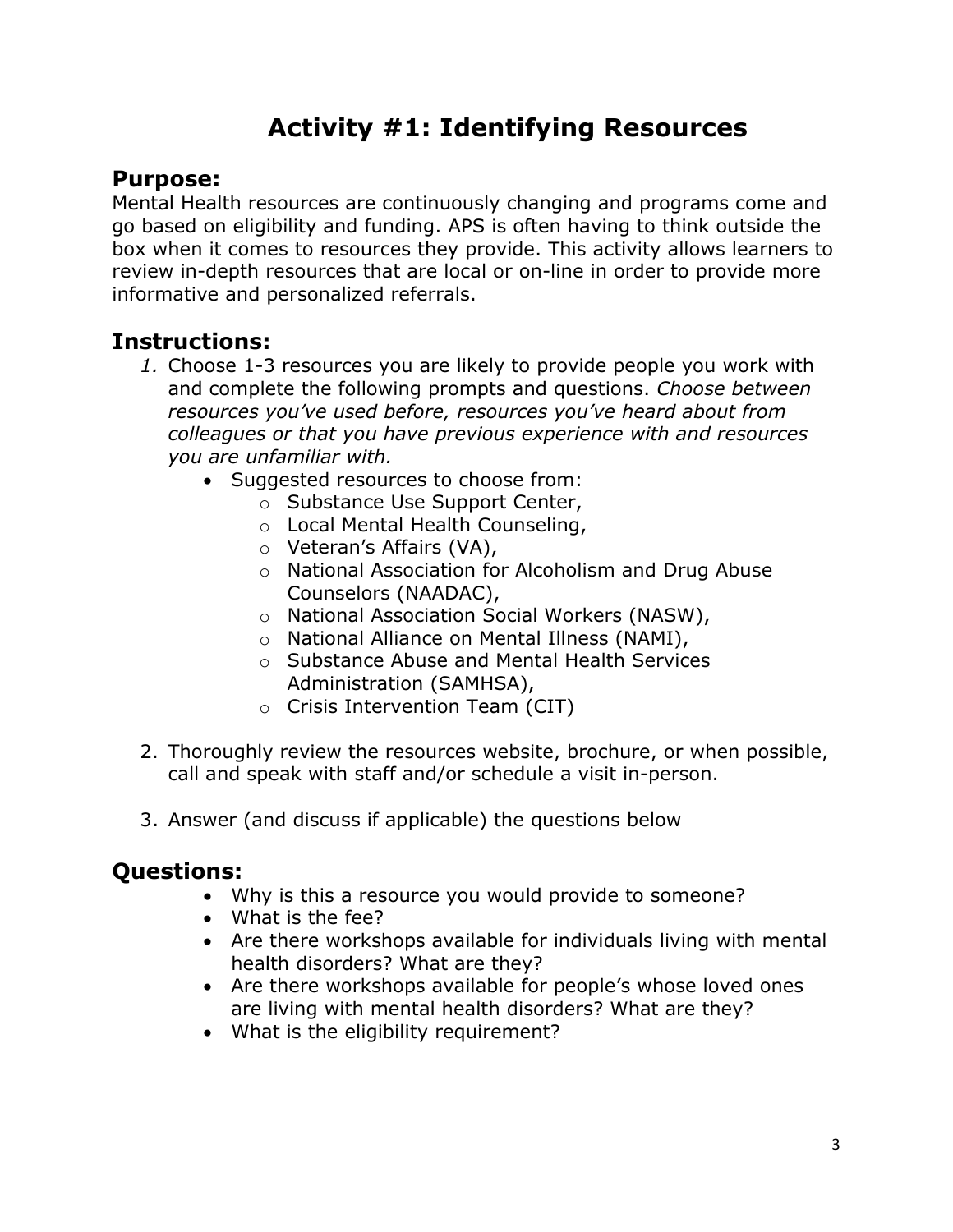## **Activity #2: Depression and Suicidality Scenarios**

#### **Instructions:**

Read the scenarios below and answer the questions with as much detail as possible.

#### **Scenario #1: George**

#### **\*Content Warning**

*You have received a report of self-neglect that indicates George, a 72-year-old male is not caring for himself or taking his medication. You have completed your initial steps of the investigation by talking with the reporter and George. You conducted your 1st interview with George in his home. You learn that George is a veteran of the Navy and was married for 40 years before his wife died a year ago. While in the home you notice several food containers in and around the trash can, George's hair appears uncombed, clothing appears dirty, in disrepair and you smell what you believe to be is extensive body order. While talking with George he reveals that he was diagnosed with PTSD and depression about 10 years ago, but he thinks it's just a bunch of new age stuff and ways to medicate people. He also shared that he had a heart attack 2 years ago. When you ask about medication, Georges states they are on the counter in the kitchen but is unable to tell you what he takes or the last time he took any medication. The reporter indicated that George has not been taking his medication as prescribed, is isolating himself and not participating in his usual activities like his daily walks around the lake or weekly meetups at the coffee shop with his best friend. When you addressed these concerns with George, he scoffs at you and tells you it does not matter what he does. As you continue to talk with George you hear a load noise that sounds like something fell outside and suddenly Georges yells at you to get the hell out of his house and to mind your own business.*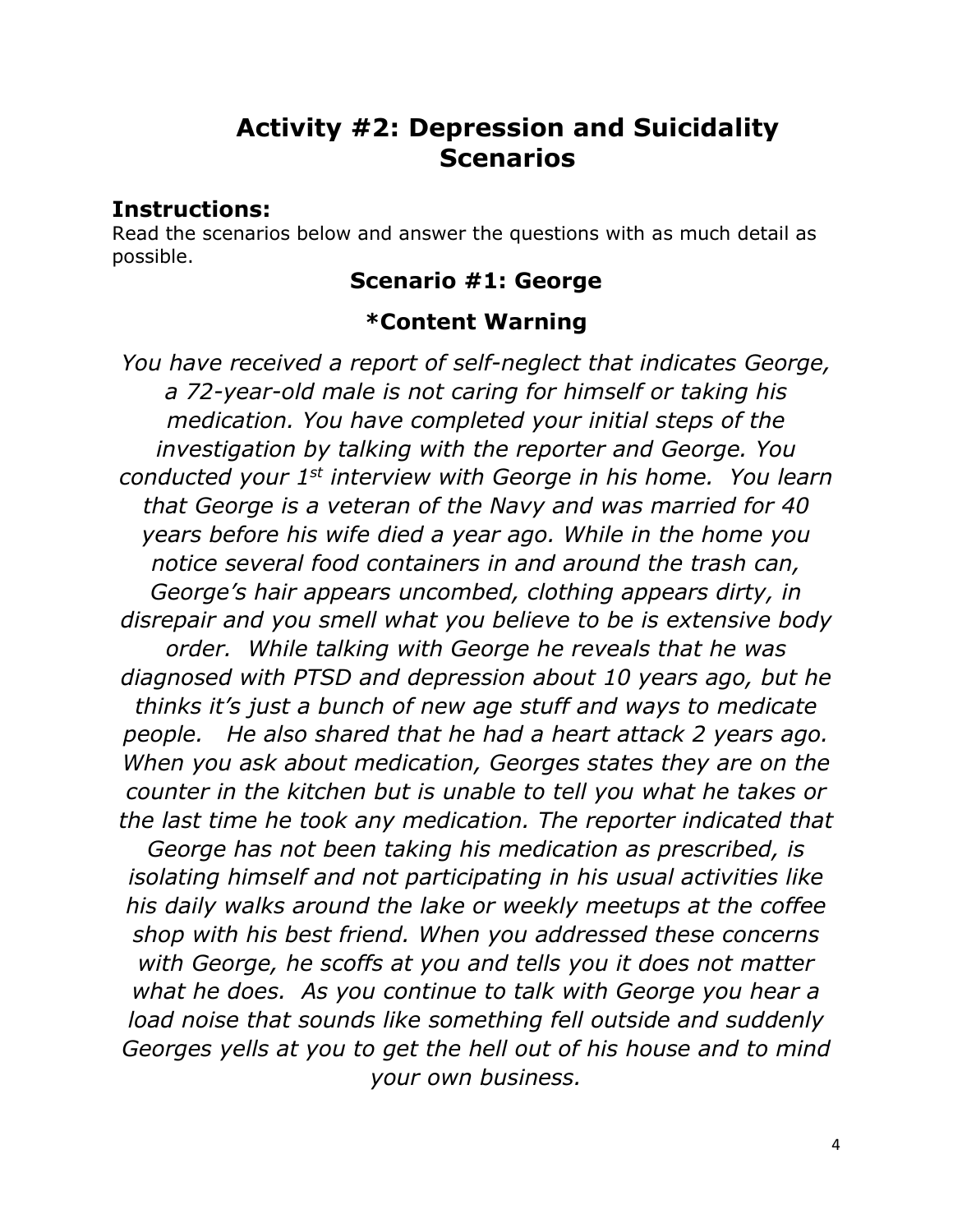Questions:

- 1. What are your concerns, if any, for current symptoms of depression or suicide?
	- a. Document George's behavior, your observations and reason for concerns.
- 2. What steps would you take and why?
	- a. Find out what is your APS program doing with people who may be experiencing depression or having suicidal thoughts? What tools are available to you?
		- i. What is expected from you as an APS professional?
		- ii. What tools/screening instruments does your APS program use?
- 3. Are there groups, programs available for individuals living with mental health disorders?
	- a. What are they?
	- b. What is the eligibility requirement?
- 4. Are there groups or programs available for people's whose loved ones are living with mental health disorders? What are they?
	- a. What are they?
	- b. What is the eligibility requirement?

#### **Scenario #2: Mariela**

*You receive a report of financial exploitation of a Mariela, age 65. The reporting party is Mariela's adult child who reported that Mariela's neighbor is using her debit card without her permission. The reporting party also states they believe Mariela has early stages of Alzheimer's disease. When you meet with Mariela to discuss the reporting party's concern of possible financial exploitation, you notice her hands look extremely dirty and that she may have rheumatoid arthritis in her hands and ask about it. She informs you that she sleeps well, but has very low energy and that showering takes too much out of her lately and that she keeps forgetting to take her medication and confuses which medication is for her arthritis and which is for her heart condition.*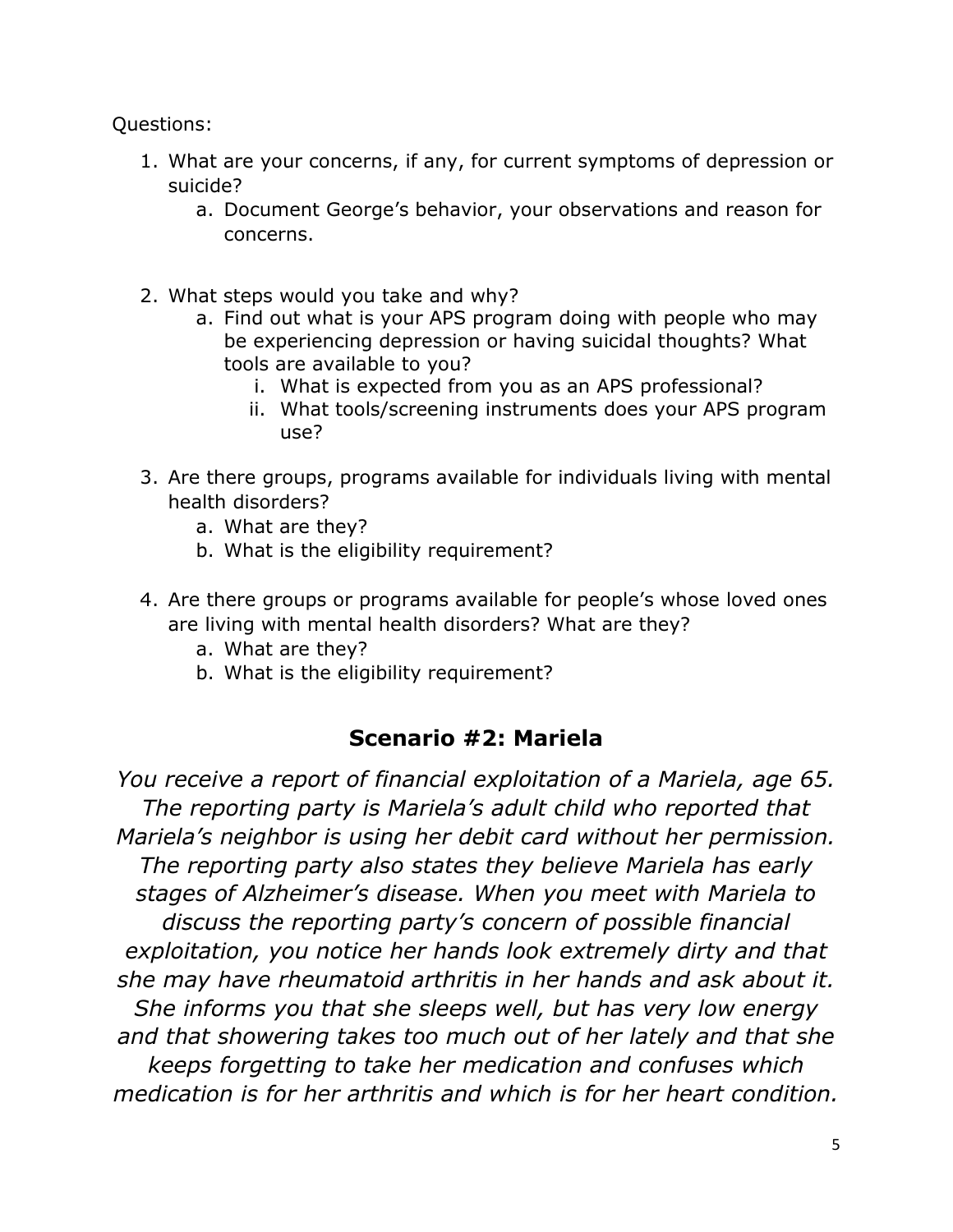*She shares that she feels lonely and sad but does not want to bother anyone for help. She shares that her kids try to help out, but she has a particular way she likes things done and it's just better if she does it herself, even if it exacerbates her arthritis pain.* 

- 1. What are your concerns, if any, for current symptoms of depression or suicide?
	- a. Document Mariela's behavior, your observations and reason for concerns.
	- b. What questions would you ask Mariela about your concerns? (be specific)
- 2. What steps would you take and why?
	- a. Find out what is your APS program doing with people who may be experiencing depression or having suicidal thoughts? What tools are available to you?
		- i. What is expected from you as an APS professional?
		- ii. What tools/screening instruments does your APS program use?
- 3. Are there groups, programs available for individuals living with mental health disorders?
	- a. What are they?
	- b. What is the eligibility requirement?
- 4. Are there groups or programs available for people's whose loved ones are living with mental health disorders? What are they?
	- a. What are they?
	- b. What is the eligibility requirement?
	- c. What is the eligibility requirement?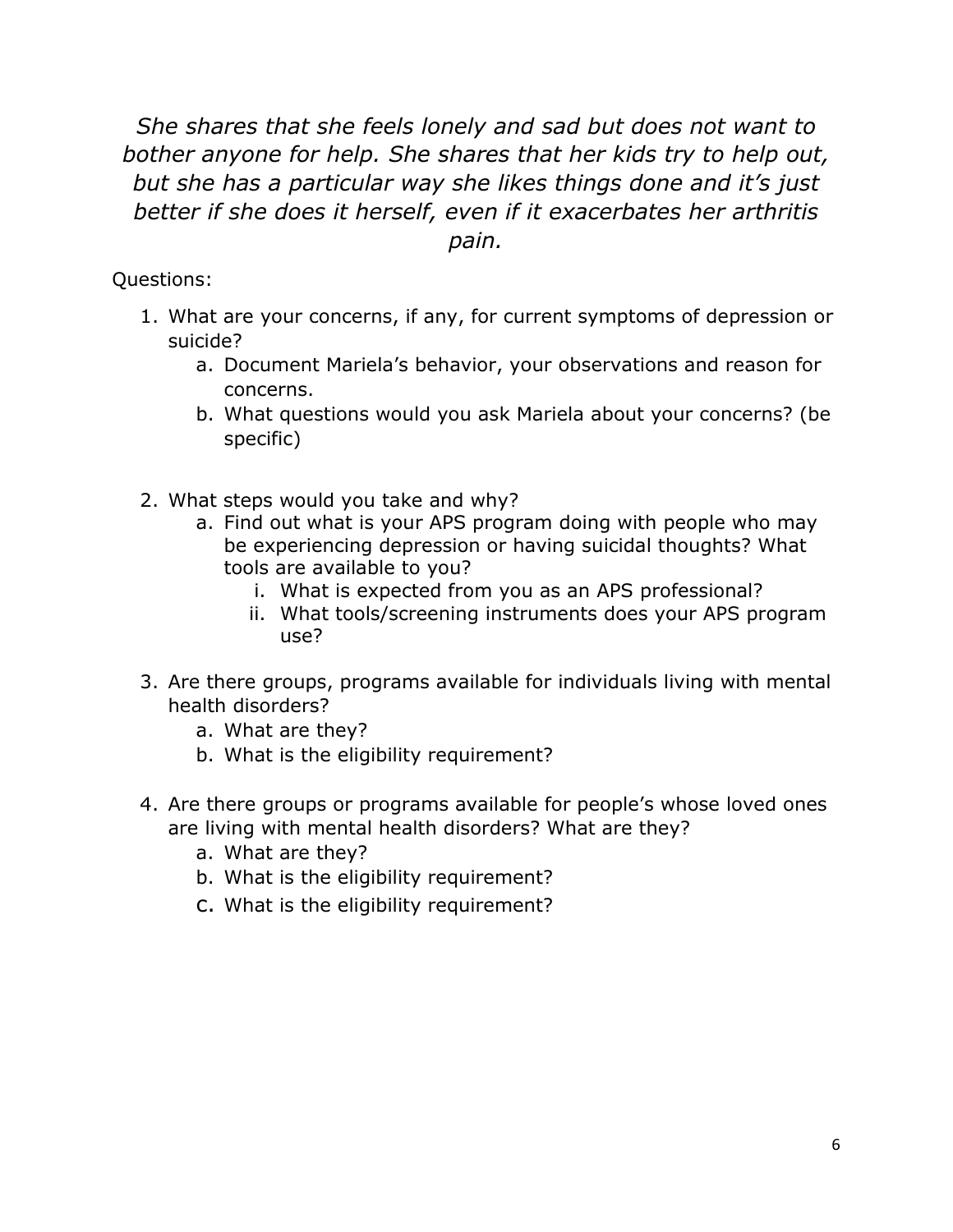#### **Scenario #3: Keon \*Content Warning**

*You received a report of physical abuse of a 90-year-old male, Keon, from a RN. The RN reported that he is on dialysis, and at his last visit he was, "sad, crying, and resentful of others around him". When you talk with Keon at his home, he tells you he is just tired, and the dialysis hurts and takes all his energy for the day. When sitting with Keon you talk to him about the process of dialysis. Keon informs you that he has kidney failure, has arthritis in his hands back and legs for the last 25 years. As you look around the home, the kitchen and living area appears clean and well kept. You can see what appears to be bruises on Keon's arms and red mark on his neck going from left to right and across the back of the neck. As you are sitting there you detect an aroma that is sweet – when you ask Keon what that aroma is, Keon states that is his stuff his daughter Jill does. Keon states she does what she wants when she wants and lives downstairs. Keon states Jill takes care of the home and takes him to dialysis. Keon explains that his daughter makes her living selling aroma things from home yet does not pay a dime for living in the home. When you ask who owns the home Keon states he does, but he can't live in the home without her help, so he lets her stay at the house for free. As you talk to Keon about his health, Keon looks to the ground and does not respond, states, "none of my kids care about me, all they do is take from me, and expect me to pay for everything". Keon states it is hopeless to think anything will change and thinks he should just stop the dialysis and die.* 

- 1. What are your concerns, if any, for current symptoms of depression or suicide?
	- a. Document Keon's behavior, your observations and reason for concerns.
	- b. What questions would you ask Keon about your concerns? (be specific)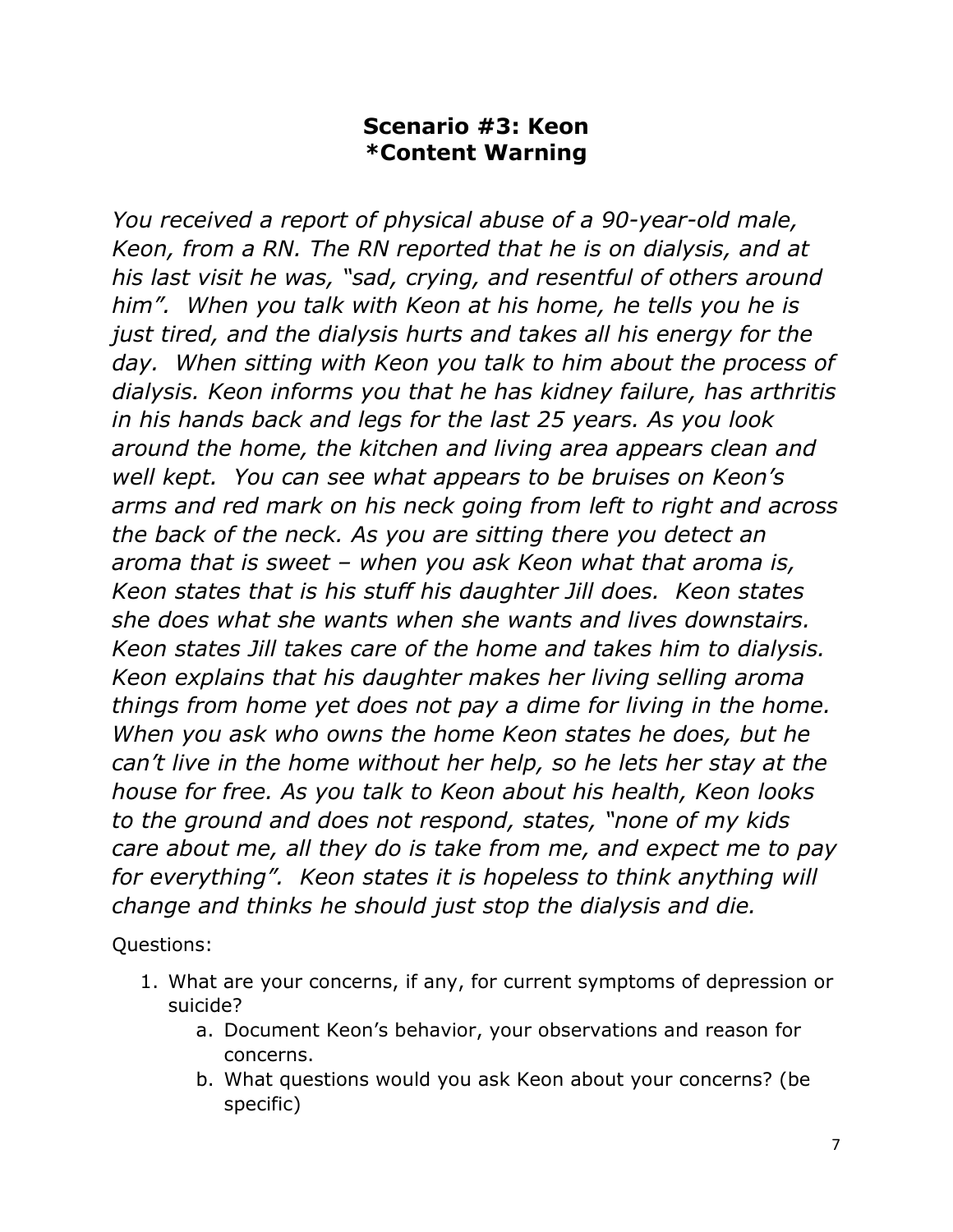- 2. What steps would you take and why?
	- a. Find out what is your APS program doing with people who may be experiencing depression or having suicidal thoughts? What tools are available to you?
		- i. What is expected from you as an APS professional?
		- ii. What tools/screening instruments does your APS program use?
- 3. Are there groups, programs available for individuals living with mental health disorders?
	- a. What are they?
	- b. What is the eligibility requirement?
- 4. Are there groups or programs available for people's whose loved ones are living with mental health disorders? What are they?
	- a. What are they?
	- b. What is the eligibility requirement?
	- c. What is the eligibility requirement?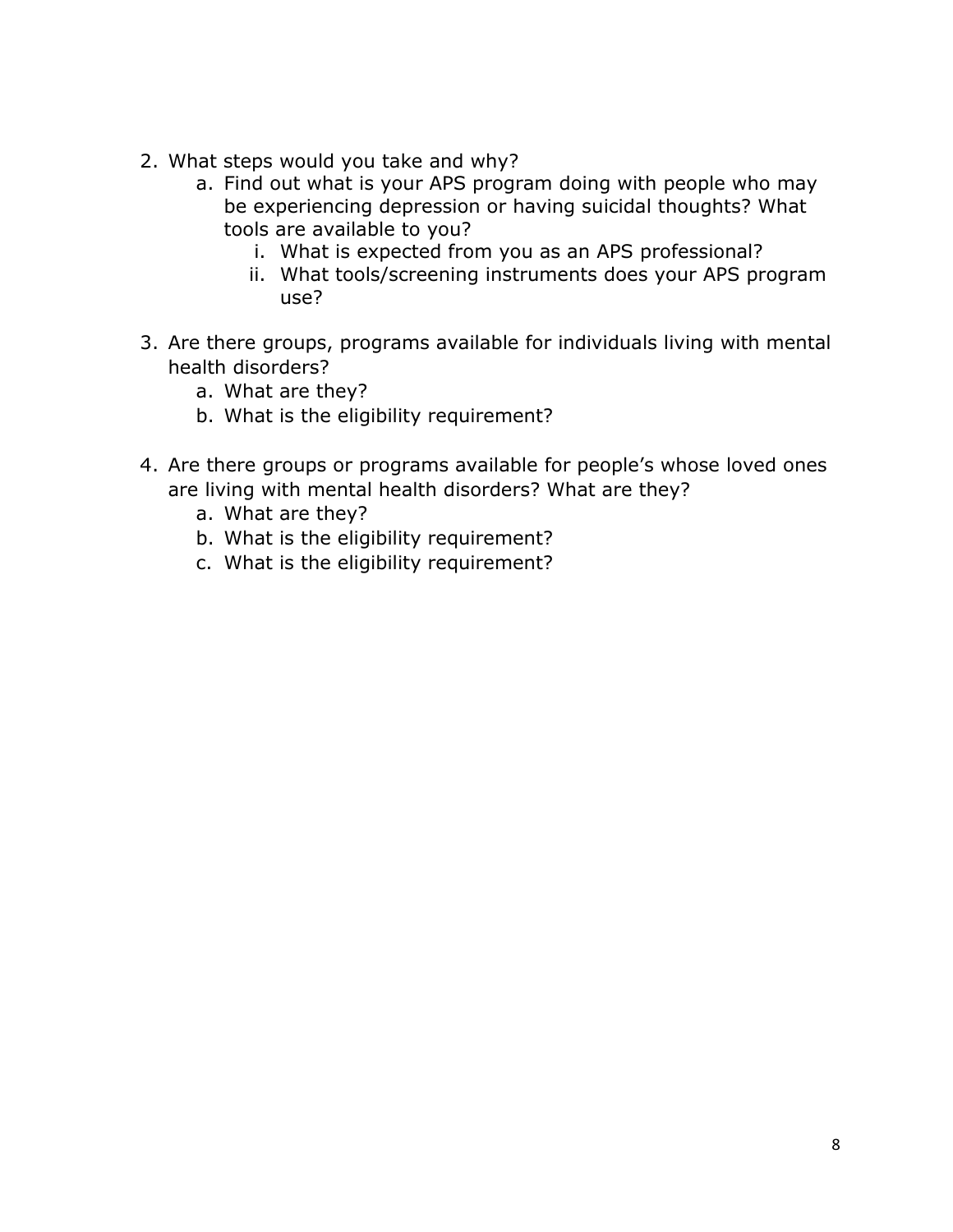## **Activity #3: Mental Health Disorders Symptoms**

#### **Purpose**:

Many times, APS professionals struggle with boundaries and their own frustrations when working with people living with mental health disorders. This can result in the APS professionally informally/quietly "diagnosing" people as a way to explain why the person isn't allowing for engagement or following through with a service plan. They may even identify a person by their diagnosis (e.g. "My borderline client"). This activity is designed to:

- a. Allow APS professionals to identify symptoms of various mental health disorders
- b. Remind APS professionals that just as there are symptoms of other illness (e.g. runny nose from a cold) there are symptoms of mental health disorders (e.g. lack of motivation from someone experiencing depression)
- c. Critically think through next steps to move toward safety and well-being and document appropriately

### **Instructions**:

Imagine you are on the phone or in-person with the people in the scenarios. Complete the questions with as much detail as possible.

#### **Scenario #1: Joanne**

*Joanne is a 76-year-old Army veteran who was a Nurse when she served. Joanne's cousin has made a report to APS on behalf of the family It has been reported that Joanne appears confused and disoriented. The family reports they are not sure what to do and think Joanne needs to go to an assisted living or memory care unit. After confirming the initial report with the reporter, you go to Joanne's home to speak with her. Joanne tells you about her duty as a nurse in the Army and at times she has thoughts that take her back to the days of combat and taking care of soldiers*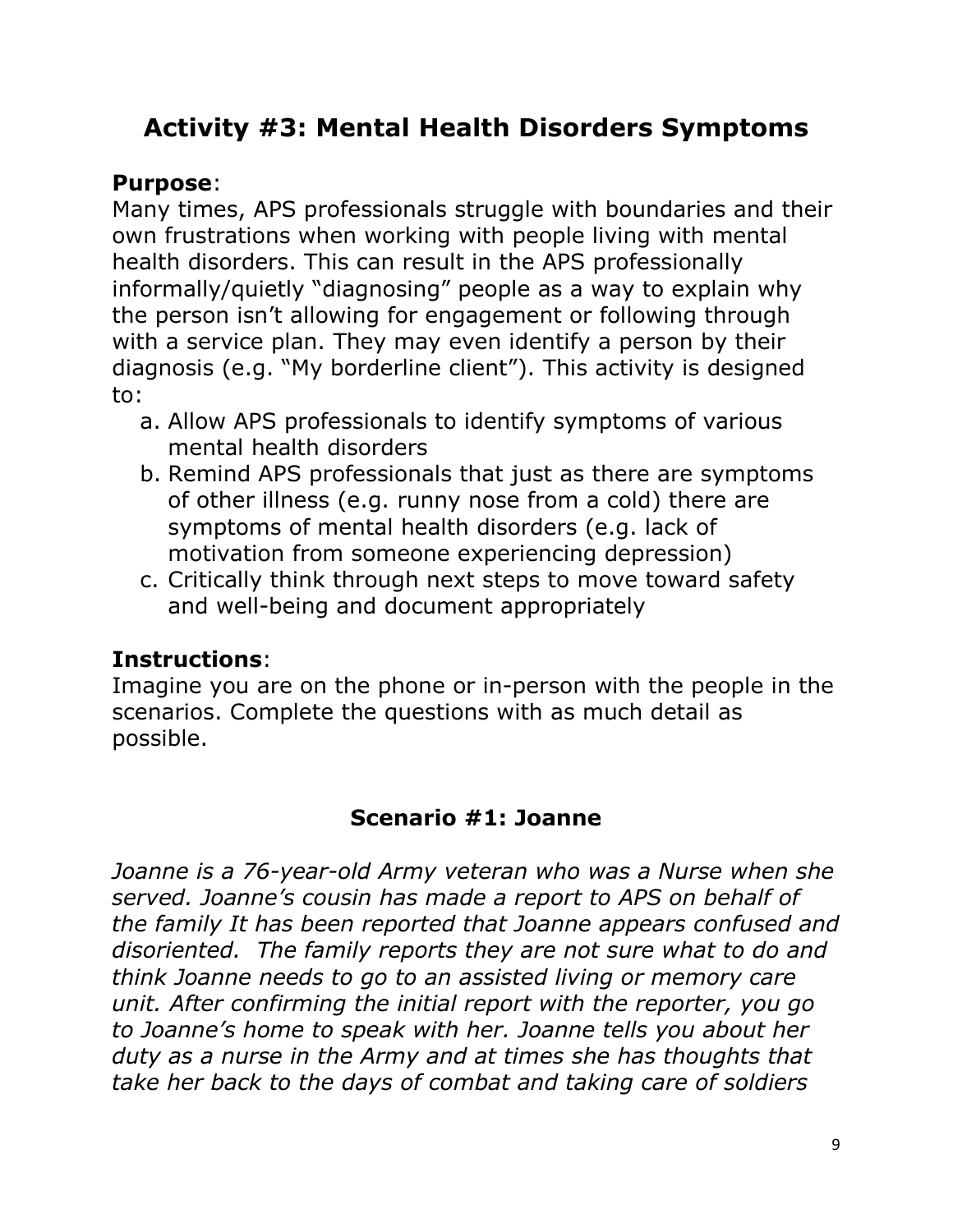*who were sick and wounded. Sometimes it is very distressing for her, but she will avoid the thoughts or feelings by doing something different like going out for club activities like gardening club. Joanne tells you some days she has difficulty concentrating on current events which causes her stress and difficulty falling asleep. Joanne tells you that she has no issues, and the family is overreacting. As you are talking with Joanne, she appears to understand where she is, the day, date and year and tells you about her current activity of attending clubs and other organized events.* 

Questions:

- 1. What are you hearing or seeing that is raising concerns for Joanne's mental health?
	- a. Document this accordingly.
- 2. Based on this information you have, which of the five broad categories of mental disorders (Anxiety Disorders, Mood Disorders, Personality Disorders, Psychotic Disorders, Trauma and Stress Related Disorders) would you think Joanne falls under and why?
- 3. What steps would you take and why?
- 4. Is there a screening tool your agency has for you to use? a. If positive screening, what is your next steps?
- 5. Why would you refer Joanne and where would you refer Joanne to? (be specific)

#### **Scenario #2: Charlie**

*You receive a report of a 69-year-old individual named Charlie. Charlie is reported as having difficulties with the activities of daily living, unable to get in and out of the shower by himself, having occasional accidents with urine and struggles to fasten the buttons on his shirts or zip his pants. You also learn that Charlie struggles with some instrumental activities of daily living such as keeping track of his finances or paying bills. The report indicates Charlie is not sleeping well, sleep patterns appeared mixed up, and is not eating well.*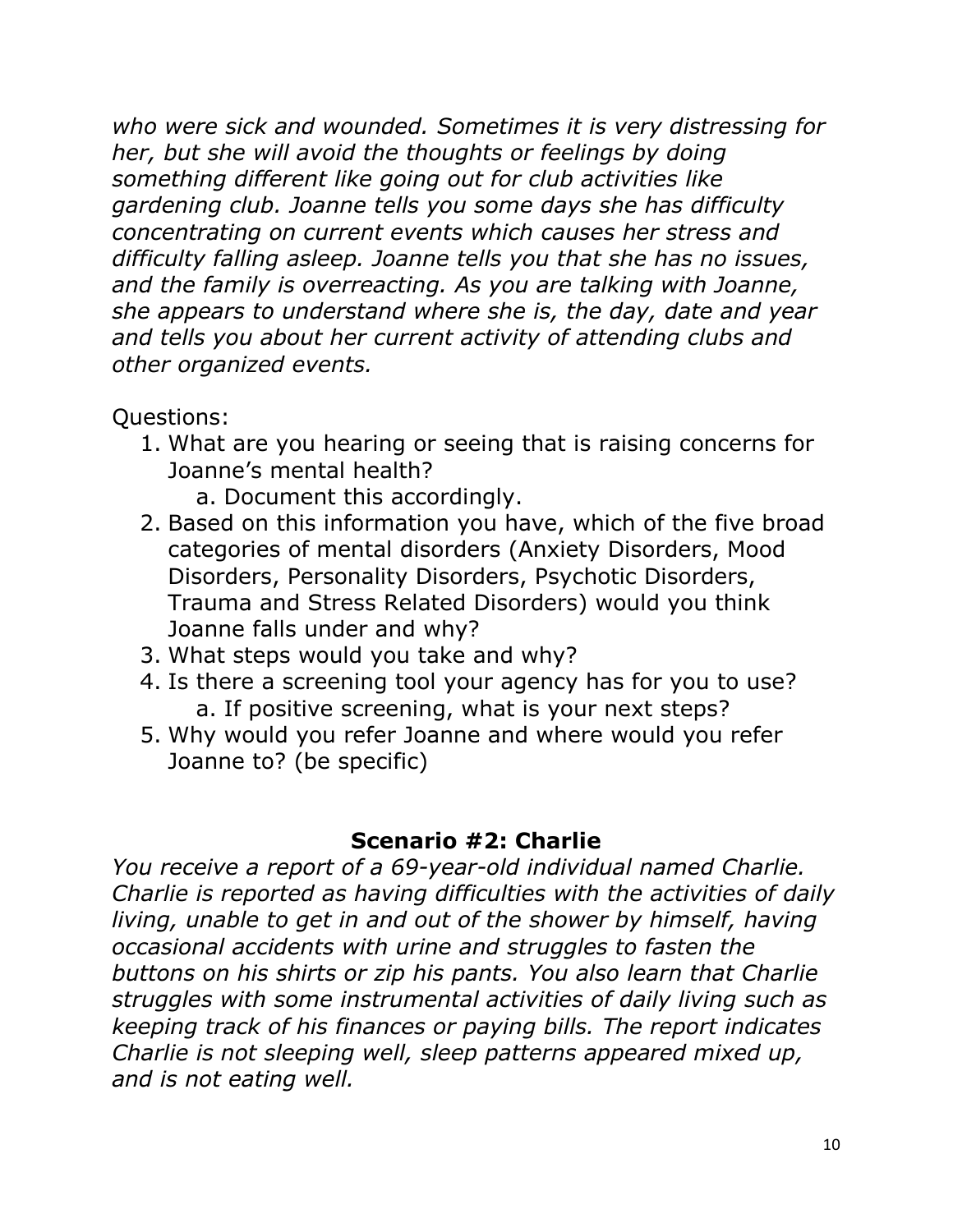*You arrive at Charlie's house and meet Charlie's husband Robert. As you speak with Robert; you learn that Charlie has been irritable for the last 6 months. Robert states they have been married for 10 years and that he has known Charlie for about 15 years. Prior to getting married, Robert said Charlie had medical issues that included confused thoughts and disorganization. Robert stated that he has learned more about Charlie's medical history over the years. Charlie was under a lot of stress in his younger days around age 25 Charlie ended up in the hospital, had a "nervous breakdown". Robert said it was right after Charlie graduated college, told his parents he was gay. Charlie's parents were not very understanding and refused to let Charlie remain in the home. As far as he knows after a couple years Charlie got better and began to reestablish himself. From what Robert understands Charlie had several different jobs, not sure why, but since they have been together Charlie has been very calm, friendly, and took care of himself. Robert states Charlie lately can be heard talking to himself and when asked about it, becomes defensive. Some days it appears Charlie is arguing with himself. Robert said Charlie is unable to judge depth and distances which is odd for Charlie as he was always very good at judging distance, he could always tell you how close you were or how far something was. Robert reports Charlie was always very meticulous about his appearance, but lately Charlie is not showering, or keeping himself groomed; Charlie is preoccupied with what others are doing outside the home. Charlie is now isolating, avoiding groups or other activities. Robert states over the last year Charlie began to struggle to put words and thoughts together that would make sense, and it is getting worse. Robert explains it is hard to talk with Charlie. Charlie sometimes becomes very agitated, angry, and then appears to check out and stares out the window or right through you.* 

- 1. What are you hearing or seeing that is raising concerns for Charlie's mental health?
	- a. Document this accordingly.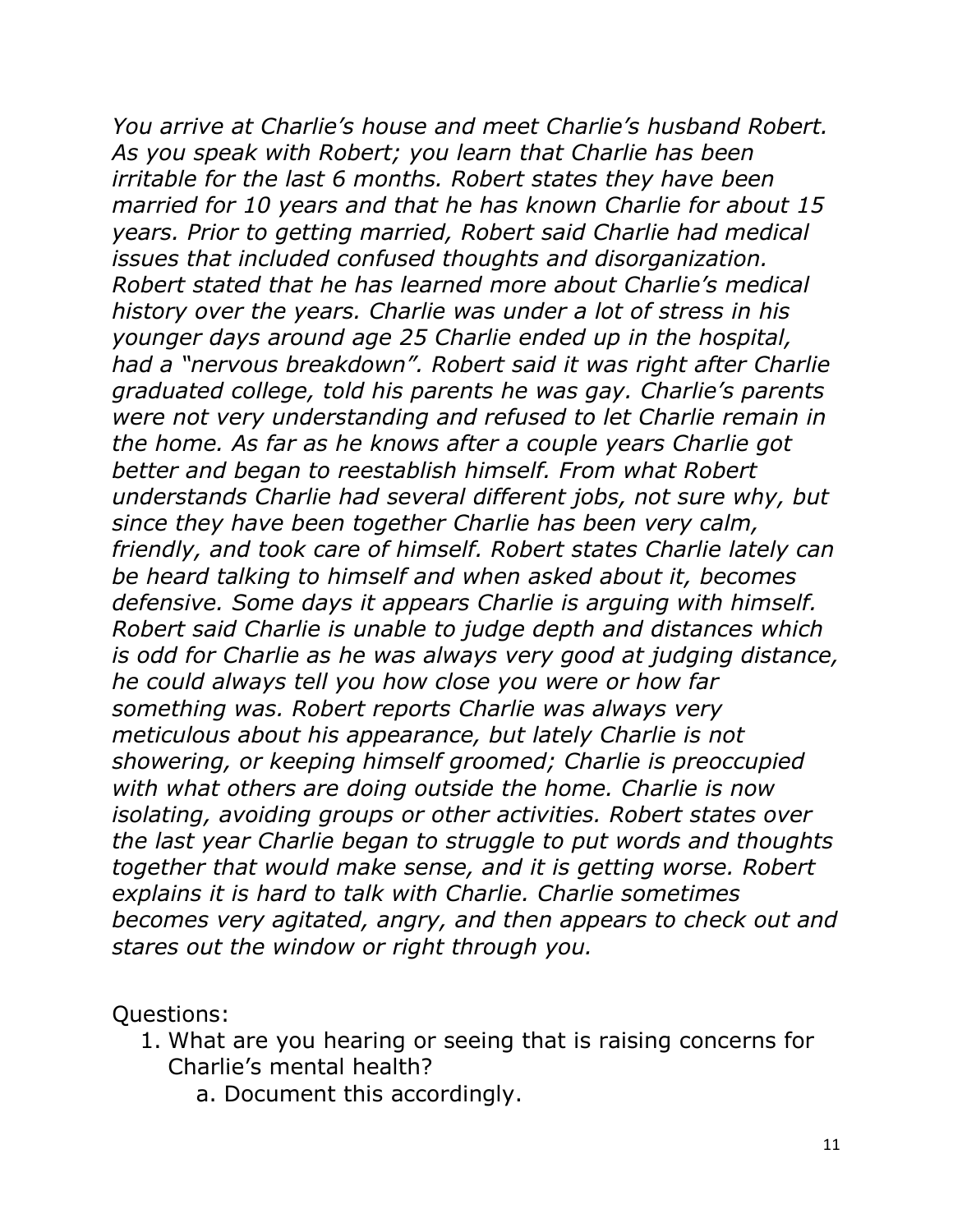- 2. Based on this information you have, which of the five broad categories of mental disorders (Anxiety Disorders, Mood Disorders, Personality Disorders, Psychotic Disorders, Trauma and Stress Related Disorders) would you think Charlie falls under and why?
- 3. What steps would you take and why?
- 4. Is there a screening tool your agency has for you to use? a. If positive screening, what your next steps?
- 5. Why would you refer Charlie and where would you refer Charlie to (be specific).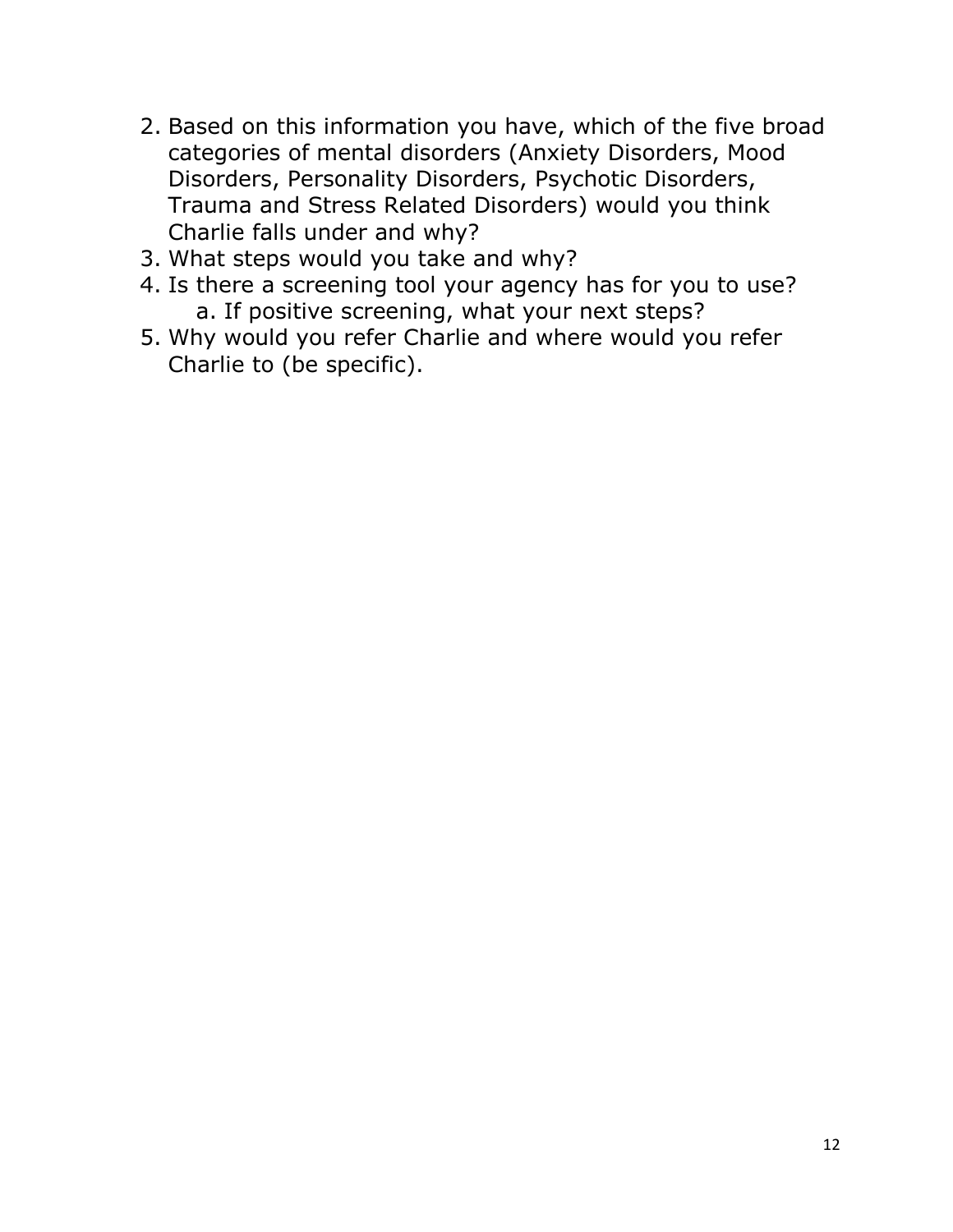## **Activity #4: Individual Reflection and Support**

#### **Purpose:**

Mental Health concerns with people APS professionals interact with continues to be an area where support is needed. This activity allows the learner to first reflect on their training and what concerns, fears, or unknowns they still have. It then provides opportunities to collaborate with a Supervisor or trusted colleague around these concerns, fears and unknowns.

#### **Instructions:**

- 1. Think about or review the training you have received, the resources you have reviewed and/or the programs you have spoken to.
- 2. What questions come to your mind and what possible concerns can you think of for yourself and others when working with individuals experiencing symptoms of mental or behavioral health issues?
- 3. Write these questions, concerns, or fears down and then set a time to talk with your mentor or supervisor to explore the stigma and your concerns. Ask them for some direction.
- 4. Pay attention to any cultural understandings or considerations when it comes to living with mental illness.